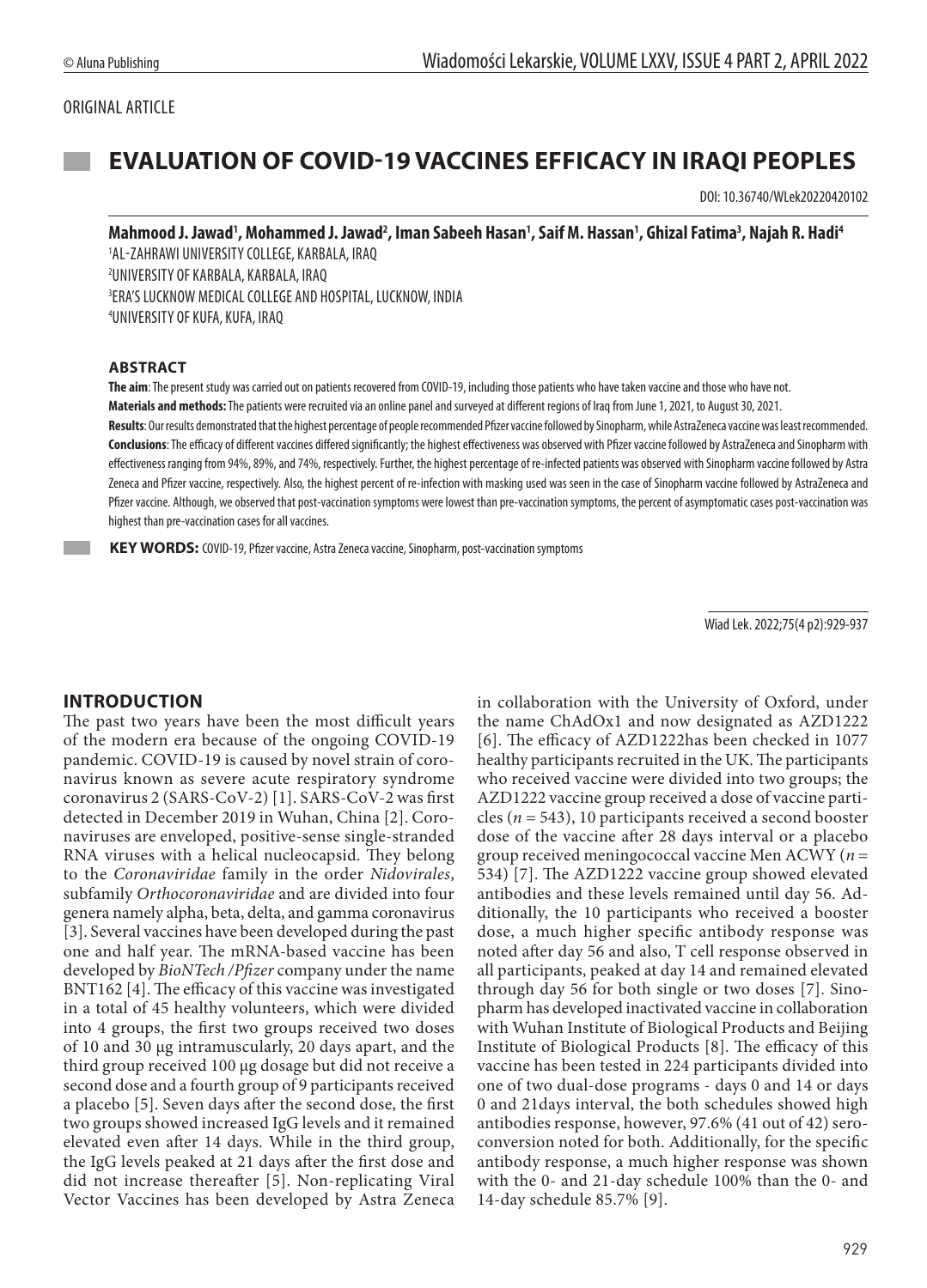| Table I. Total number and percentage of people taken or not taken vaccines, also the number and percent of the two genders |
|----------------------------------------------------------------------------------------------------------------------------|
|----------------------------------------------------------------------------------------------------------------------------|

|                     |     |       | Gender      |               | Gender %                      |               |
|---------------------|-----|-------|-------------|---------------|-------------------------------|---------------|
| <b>Vaccine type</b> | N   | $\%$  | <b>Male</b> | <b>Female</b> | <b>Male</b><br>60<br>53<br>63 | <b>Female</b> |
| Pfizer              | 96  | 38.4  | 58          | 38            |                               | 40            |
| AstraZeneca         | 64  | 25.6  | 34          | 30            |                               | 47            |
| Sinopharm           | 68  | 27.2  | 43          | 25            |                               | 37            |
| Not take vaccine    | 22  | 8.8   | 8           | 14            | 36                            | 64            |
| Total               | 250 | 100.0 | 143 (57.2%) | 107 (42.8%)   |                               |               |

**Table II.** The Total and percent of different age that participate in this study

| Age       | <b>Frequency</b> | <b>Percent</b> |
|-----------|------------------|----------------|
| $20 - 30$ | 144              | 57.6           |
| $31 - 40$ | 75               | 30.0           |
| 41-50     | 23               | 9.2            |
| $51 - 60$ | 5                | 2.0            |
| >60       | 3                | 1.2            |
| Total     | 250              | 100.0          |

**Table III.** The total and percent of participates in this study that previously infected or not, also the percent of people symptoms and need

|       | N   | <b>Percent</b> | <b>Symptoms</b>    | <b>Percent</b> |
|-------|-----|----------------|--------------------|----------------|
|       |     | Mild           | 24.0               |                |
|       |     |                | Moderate           | 14.8           |
|       |     |                | Sever              | 1.6            |
|       |     | 54             | Asymptomatic       |                |
| Yes   | 135 |                | Need               | Percent        |
|       |     |                | Hospital admission | 2.4            |
|       |     |                | O <sub>2</sub>     | 2.4            |
|       |     |                | <b>NON</b>         | 95.2           |
| No    | 115 | 46.0           |                    |                |
| Total | 250 | 100.0          |                    |                |

### **THE AIM**

The present study was carried out on patients recovered from COVID-19, including those patients who have taken vaccine and those who have not.

# **MATERIALS AND METHODS**

This was a prospective study of patients recovered from COVID-19 including those who took vaccines or those who did not take vaccine. The respondents were recruited via an online panel and surveyed at different regions of Iraq from June 1, 2021, to August 30; 2021.Verbal informed consents were obtained from patients or their surrogates for the urgent need to collect data. Data was collected by direct individual interview through questionnaire. Medical records, demographic and clinical data were obtained including age, gender, clinical symptoms, admission to hospital, taken the vaccine or not, type of vaccine, re-infected and symptoms after vaccination were collected from the patients' medical records. All cases withCOVID-19 enrolled in this study were diagnosed on the basis of World Health Organization by RT–PCR (Real Time Polymerase Chain Reaction) and the diagnostic and vaccinated guideline for COVID-19 issued by the Ministry of Health (MOH) and update protocol supported by World Health organization (WHO) [10].

# STATISTICAL ANALYSIS

The counts and percentage were used to calculate the descriptive and categorical variables. The association between gender groups, type of vaccines, clinical symptoms and severity of disease were analyzed by application of chi square  $(x^2)$  test, used as appropriate, at level of significance  $\alpha = 0.05$ . All statistical analyses were applied using SPSS 26.0 for Windows and graphs were draw by Graph Pad prism 8.02 v.

# VACCINE TYPES

The results of this study revealed that the percentage of people taking vaccines was more than those who were not taking vaccines. However, the highest percentage of people gave preference to the Pfizer vaccine followed by Sinopharm and the last one was AstraZeneca vaccine (38.4%, 27.2%, and 25.6%, respectively).

There is a difference between the total numbers of people taking the vaccine. Moreover, there is a significant difference (p<0.05) between the Pfizer and other vaccines, while there is an insignificant difference (p>0.05) between Sinopharm and AstraZeneca vaccines. There is a significant difference (p<0.05) between the gender to take the vaccine depend on the percentages; however, the male gender has highest percent as compared with female gender, see table I, and figure (1).

### AGE

According to age, we found that the total number and the percentage of people taking vaccines was highest for age 20- 30 years, followed by 31-40 years, and the lowest percentage taking vaccine was for the age group 60 years and older (57.6%, 30.0%, and 1.2%, respectively), see table II and figure (2).

### PREVIOUSLY INFECTED WITH COVID-19

We found that the total no. and the percentage of people previously infected with COVID-19. The highest percentages of infected people were asymptomatic and the lowest percent had severe symptoms. However, about 95% of infected cases did not need hospital admission, see table III and figure (3).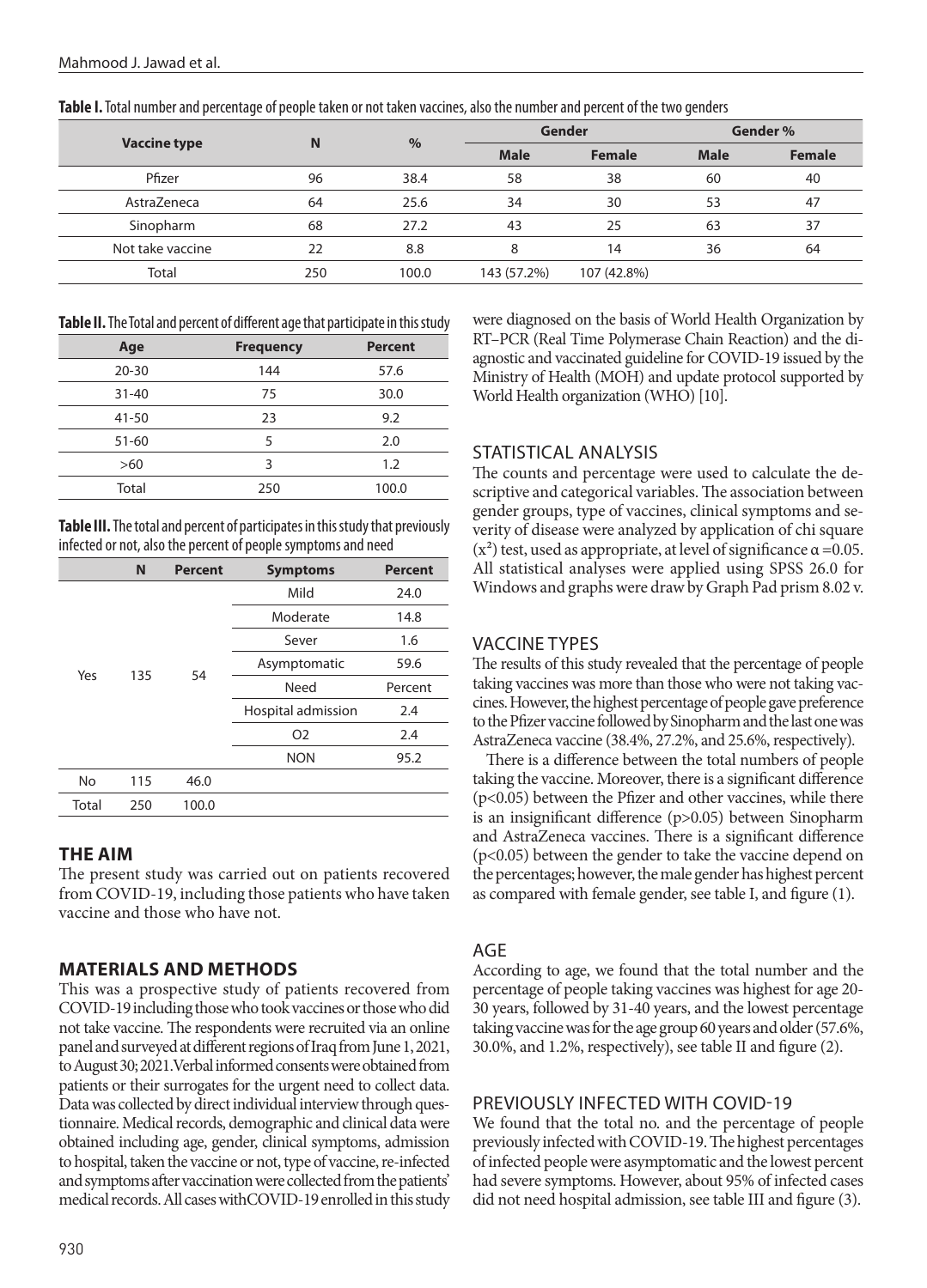







**Fig. 2.** The total and percent of different age that participate in this study according to age

**Fig. 3.** The percent previously infected patients and the percent symptoms and need

#### INFECTION AFTER VACCINATION

vaccination was less than that not vaccinated. However, the highest percentage of re-infected patients was notified

INFECTION AFTER VACCINATION in Sinopharm followed by AstraZeneca and<br>We found that the percentage of patients infected after Pfizer vaccine. We noticed that most of pa in Sinopharm followed by AstraZeneca and lastly the Pfizer vaccine. We noticed that most of patients were re-infected after two doses. There is a difference between the re-infected patients and not infected. Moreover,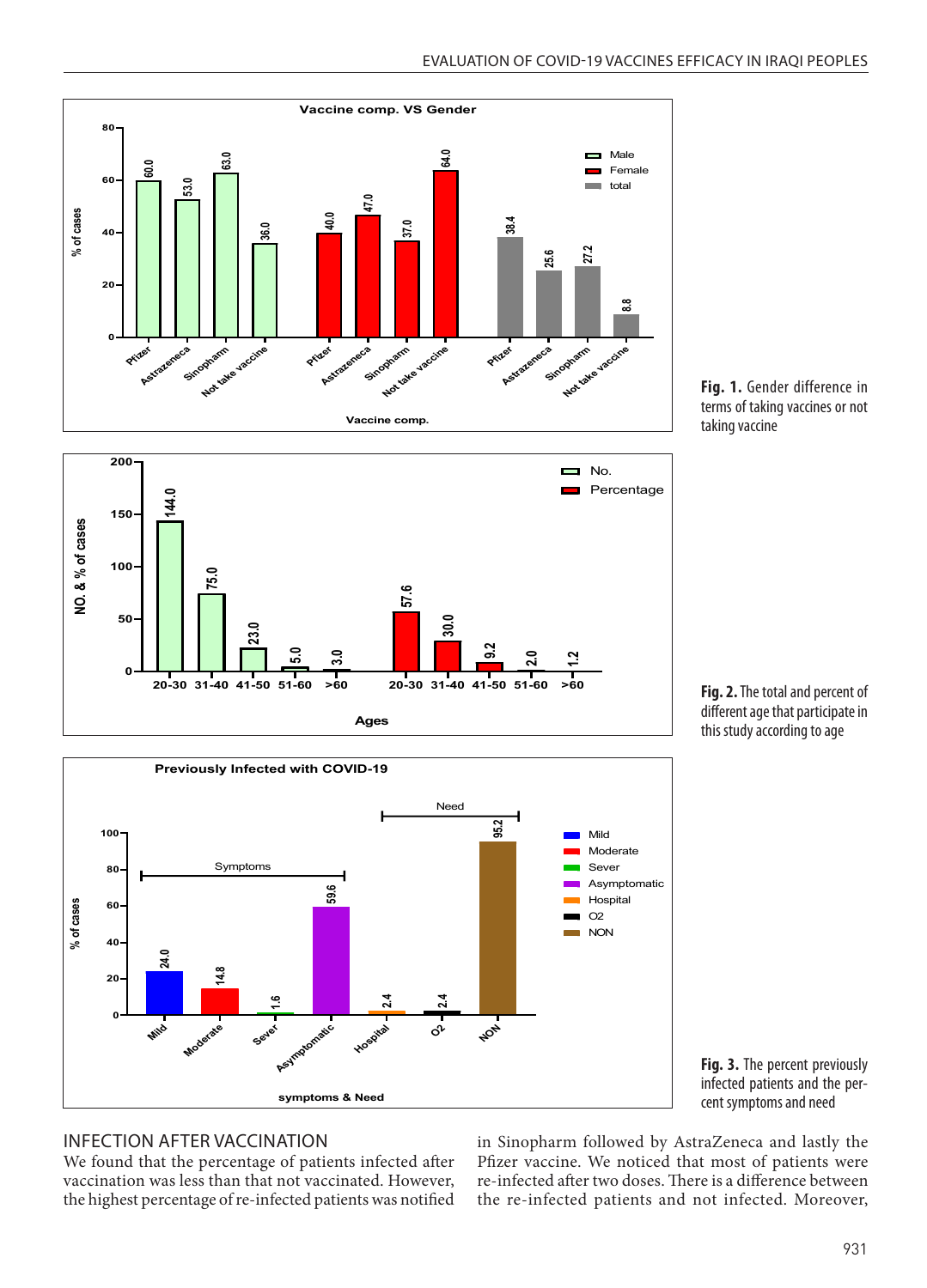|                | <b>Re-infected %</b> |                |                        |  |  |  |  |
|----------------|----------------------|----------------|------------------------|--|--|--|--|
| <b>Company</b> | Infected %           | After one dose | <b>After Two doses</b> |  |  |  |  |
| Pfizer         | 6.25                 | 16.6           | 83.4                   |  |  |  |  |
| AstraZeneca    | 11                   | 43             | 57                     |  |  |  |  |
| Sinopharm      | 26.5                 | 5.5            | 94.5                   |  |  |  |  |
|                | Not infected %       |                |                        |  |  |  |  |
| Pfizer         | 93.75                |                |                        |  |  |  |  |
| AstraZeneca    | 89                   |                |                        |  |  |  |  |
| Sinopharm      | 73.5                 |                |                        |  |  |  |  |

#### Table IV. The percent of re-infection and protection efficacy after vaccination and after the doses, also show that the difference between vaccines

**Table V.** The percent of re-infection after vaccination at different duration for three companies P < 0.05

| <b>Duration</b> |          | 2-5 days  |          | 6-9 days         |          | 10-14 days       |          | >14              |         |
|-----------------|----------|-----------|----------|------------------|----------|------------------|----------|------------------|---------|
| Company/doses   | One dose | Two doses | One dose | <b>Two doses</b> | One dose | <b>Two doses</b> | One dose | <b>Two doses</b> | P value |
| Pfizer          |          |           |          | 20               |          | 40               |          | 40               | $\ast$  |
| AstraZeneca     | 14       | 14        |          | 14               | 14       |                  | 14       | 29               |         |
| Sinopharm       |          |           |          |                  |          |                  |          | 56               | $\ast$  |

#### **Table VI.** The relationship between masking used and re-infection for all companies

|                 | <b>Masking used</b> | <b>No Masking used</b> | <b>Re-infection</b> | P value |
|-----------------|---------------------|------------------------|---------------------|---------|
| Company/percent | 61.6                | 29.6                   |                     |         |
| Pfizer          | 67                  | 33                     | 6.25                | $\ast$  |
| AstraZeneca     |                     | 43                     |                     | $\ast$  |
| Sinopharm       | 78                  |                        | 26.5                | $\ast$  |

**Table VII.** The difference in percent between the pre- and post-vaccination of totally and three companies

| Comp./symptoms |      | Total %     |            | <b>Pfizer</b> |              | <b>AstraZeneca</b> |     | <b>Sinopharm</b> |
|----------------|------|-------------|------------|---------------|--------------|--------------------|-----|------------------|
|                | Pre  | <b>Post</b> | <b>Pre</b> | <b>Post</b>   | Pre          | <b>Post</b>        | Pre | <b>Post</b>      |
| Mild           | 24   | 11.6        | 23         | 17            | 43           | 53                 | 28  | ь                |
| Moderate       | 14.8 | 5.2         | 50         | 17            | 29           |                    | 28  | 88               |
| Sever          | 1.6  | 0.8         | 17         |               | $\mathbf{0}$ |                    | 6   | b                |
| Asymptomatic   | 59.6 | 82.4        | 10         | 49            | 28           | 47                 | 38  |                  |
| Total          | 100  | 100         | 100        | 100           | 100          | 100                | 100 | 100              |

**Fig VIII.** The difference in percent between the pre- and post-vaccination of totally and three companies

|                  | <b>Percent</b> | <b>Pfizer</b> | <b>AstraZeneca</b> | Sinopharm |
|------------------|----------------|---------------|--------------------|-----------|
| Same             | 4.4            | 17            | 53                 |           |
| less             | 8.4            | 50            |                    | 28        |
| more sever       | 2.4            | 17            |                    |           |
| Asymptomatic     | 76.0           | 17            | 47                 | 61        |
| Not take vaccine | 8.8            |               |                    |           |
| Total            | 100.0          |               |                    |           |

the re-infected data showed that there is a significant difference (p< 0.05) between the Pfizer and Sinopharm, while there is an insignificant difference  $(p>0.05)$  between Pfizer and AstraZeneca vaccines, and also between Sinopharm and AstraZeneca vaccines, see table IV, and figures 4 and 5.

### DURATION OF INFECTION TIME AFTER VACCINATION

When we compared the percent of the re-infection after one dose with those after two doses at different duration, we observed that the patients infected after two dose vaccination was highest than that after patients after one dose. However, the highest percentage of re-infected patients was notified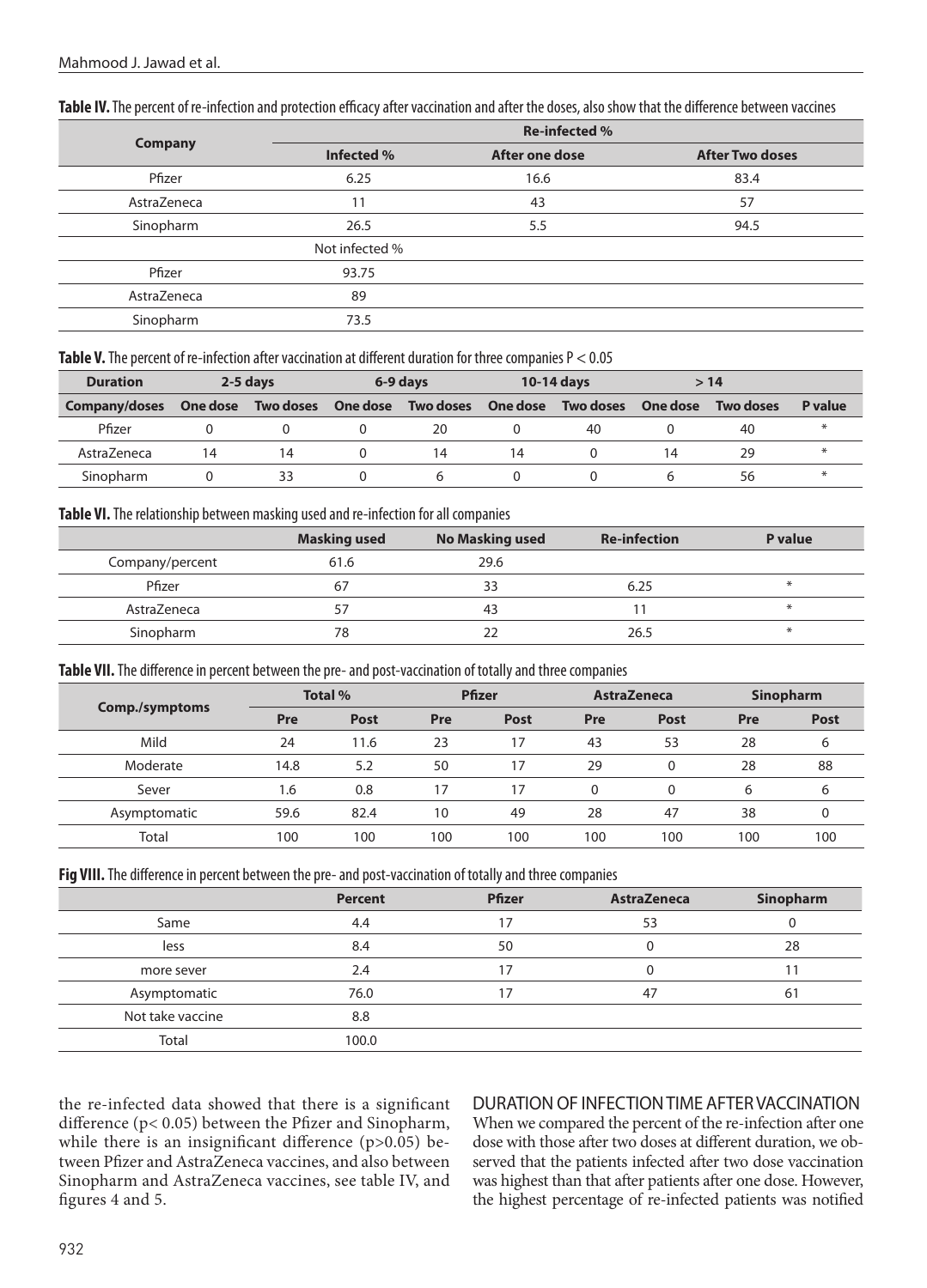

**Fig. 4.** The percent of re-infection and protection efficacy of different vaccines





**Fig. 5.** The percent of re-infection after one and two doses of different vaccines



at duration more than 14 days and after two doses for all ence (p>0.05) among the companies; the highest percent of

at duration more than 14 days and after two doses for all re-infection was seen in the Sinopharm followed by Pfizer and<br>vaccines. Our results showed that there is significant differ-lastly AstraZeneca vaccine. Table 5 and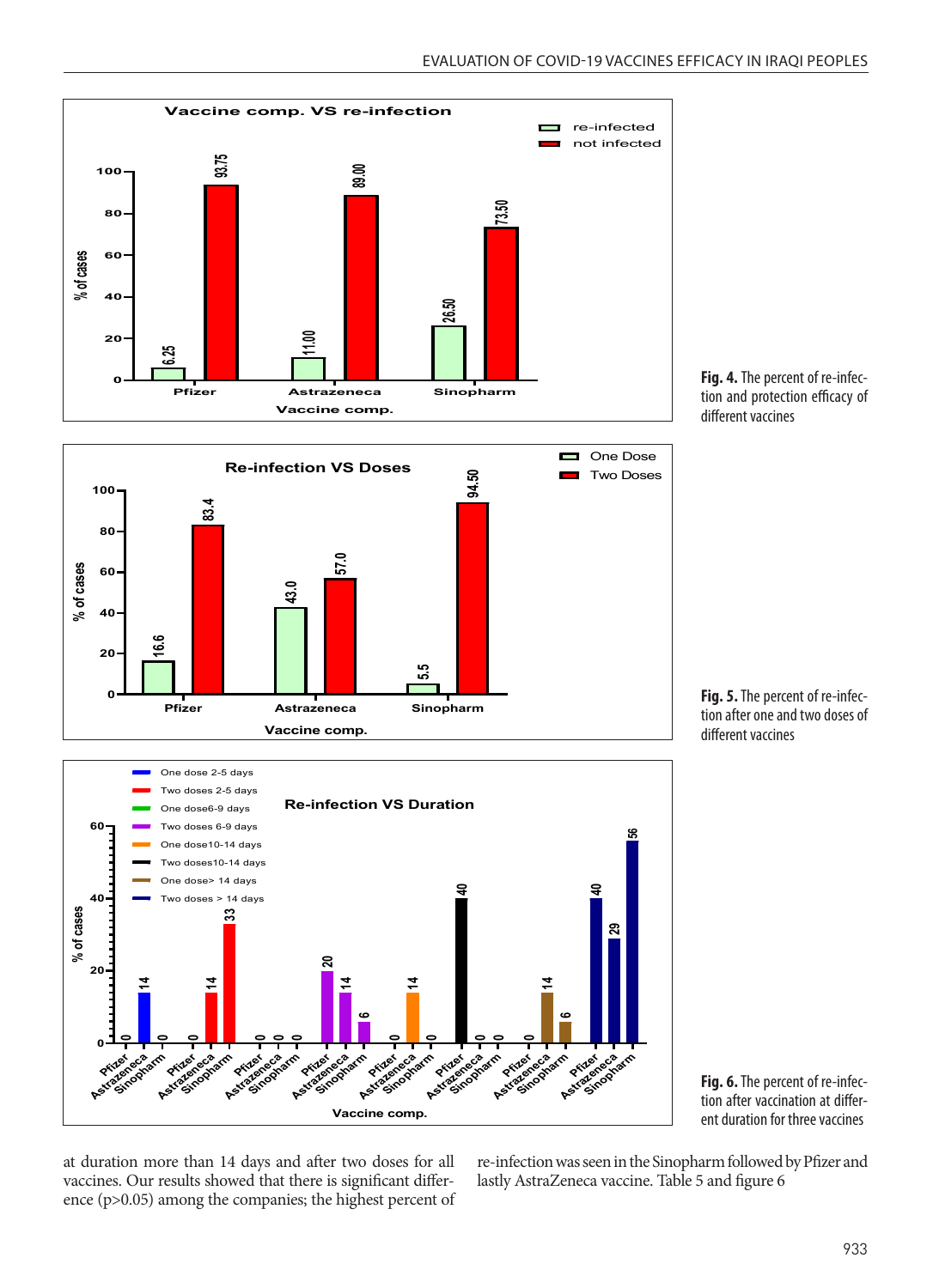

**Fig. 7.** The percentage of masking used and re-infection for all vaccines

**Table IX.** The difference in hospital admission of three vaccines as compared with pre-vaccination

| vaccine | Pfizer |      | <b>AstraZeneca</b> |      | <b>Sinopharm</b> |      |
|---------|--------|------|--------------------|------|------------------|------|
|         | pre    | post | pre                | post | pre              | post |
| $\%$    |        |      |                    |      |                  |      |

# USE OF MASKING WEARING AFTER VACCINATION

We found that the percent of the patients used mask after vaccination was highest than those not used mask. Our results showed that there was a significant difference  $(p<0.05)$ between vaccines; the highest percentage of re-infected people with mask used was seen in the Sinopharm followed by Pfizer and the least percentage seen with AstraZeneca vaccine. Table VI and figure 7

### SYMPTOMS OF INFECTION AFTER VACCINATION SYMPTOMS

The percent of the different symptoms pre- and post-vaccination are shown in table VII and figure 8. There was a significant difference (p<0.05) between total percent of mild, moderate, and sever symptoms. However, we noticed that these post-vaccination symptoms were lowest than pre-vaccination, while the percent of asymptomatic of post-vaccination was highest than pre-vaccination. Our results showed that there is significant difference (p<0.05) between pre- and post-vaccination of all companies, the Pfizer company reduced the post mild, moderate, and sever symptoms while the asymptomatic increased as compared with pre-vaccination. The AstraZeneca shows that there is insignificant difference (P>0.05) in mild symptom between pre- and post-vaccination, while there is significant difference (P<0.05) in moderate symptom and asymptomatic, moreover, the post mild and asymptomatic showed highest percent as compared with pre-vaccination as well as the moderate shows lowest than pre-vaccination. The Sinopharm shows lowest mild and asymptomatic pre-vaccination as compared with post-vaccination.

### DIFFERENCE BETWEEN SYMPTOMS AFTER AND BEFORE VACCINATION

We found significant differences  $(p<0.05)$  in symptoms between vaccines. However, we noticed that those patients who took Pfizer vaccine, have less symptoms as compared with pre-vaccination while AstraZeneca showed that about 50% of patients had both same symptoms and asymptomatic as compared with pre-vaccination. The patient taken Sinopharm vaccine, most of them had asymptomatic (61%) and about 28% had fewer symptoms as compared with pre-vaccination, table VIII and figure (9).

# ADMISSION TO HOSPITAL

According to our results, we found significant difference (p<0.05) between vaccines. However, we noticed that the patient taken the Pfizer and Sinopharm vaccines have had lower hospital admission to half percent as compared with pre-vaccination while AstraZeneca showed that about 100% of patients lowered as compared with pre-vaccination. Table IX and figure 10.

# **DISCUSSION**

There are many strategies that have been recommended to improve vaccine effectiveness depending on disease awareness, clinical symptoms, hospital admission and increase vaccine accessibility [11]. The introduction of corona virus vaccines in a clinical practice demonstrated as a factor that influence the pathological and the progression course of diseases and can contribute favorably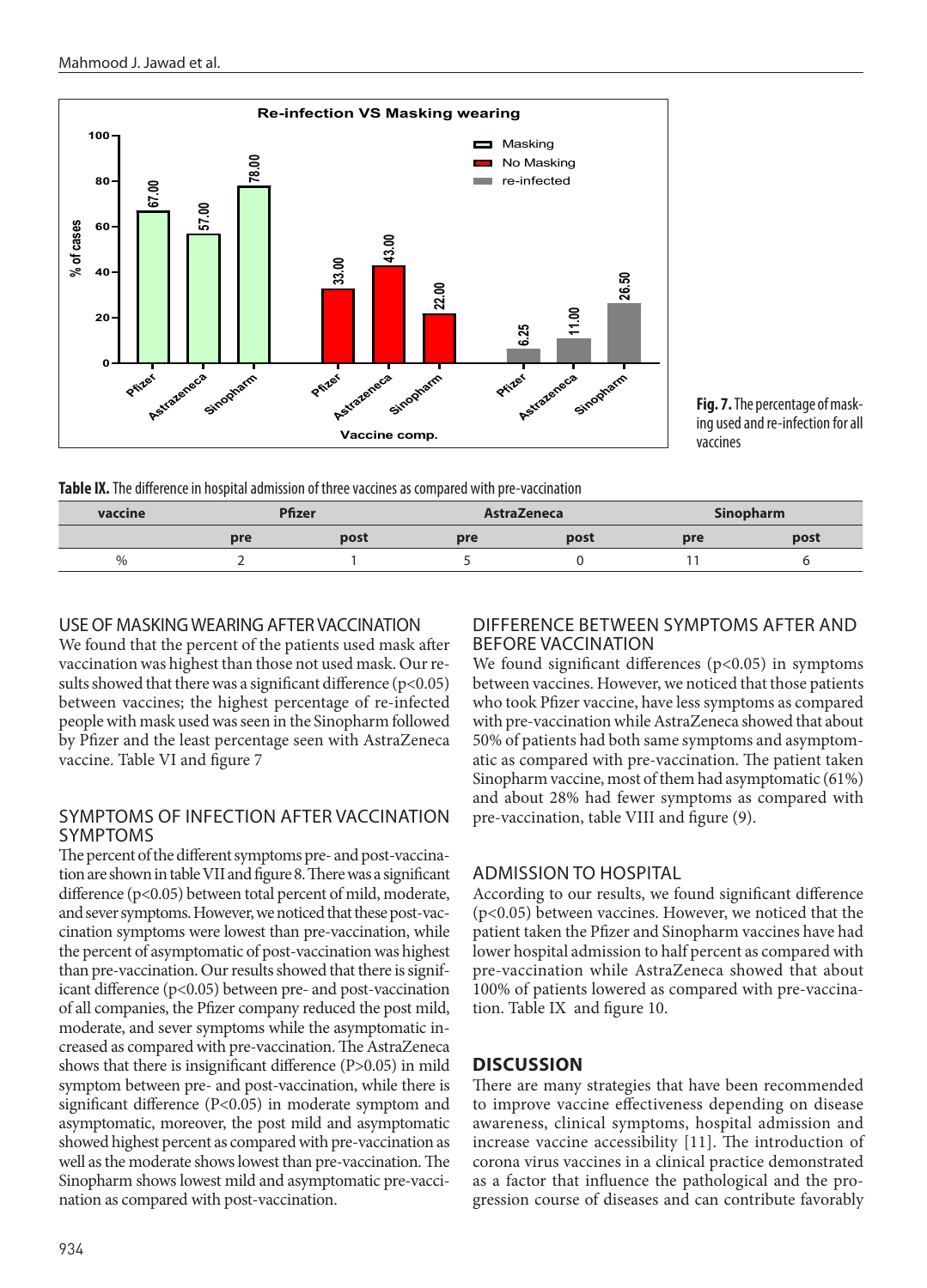





**Fig. 8.** The difference in percent between the pre- and post-vaccination of totally and three companies

**Fig. 9.** The similarity in symptoms of three vaccines as compared with pre-vaccination

**Fig. 10.** The difference in hospital admission of three vaccines as compared with pre-vaccination

to the prevention, and treatment strategies, making health services more effective and efficient [12,13]. The present study demonstrated that vaccines evaluation is a crucial determinant in the management of COVID-19 to stratify the population and organize targeted approaches to monitoring vaccination compliance. Furthermore, the overall results of this study indicate that the type of vaccine, age and gender of recipients were potential modulators of the efficacy of COVID-19 vaccines. According to our results, the people taking vaccines had higher percent as compared with that not taken it which indicated that the effectiveness of vaccines or awareness from the complications of disease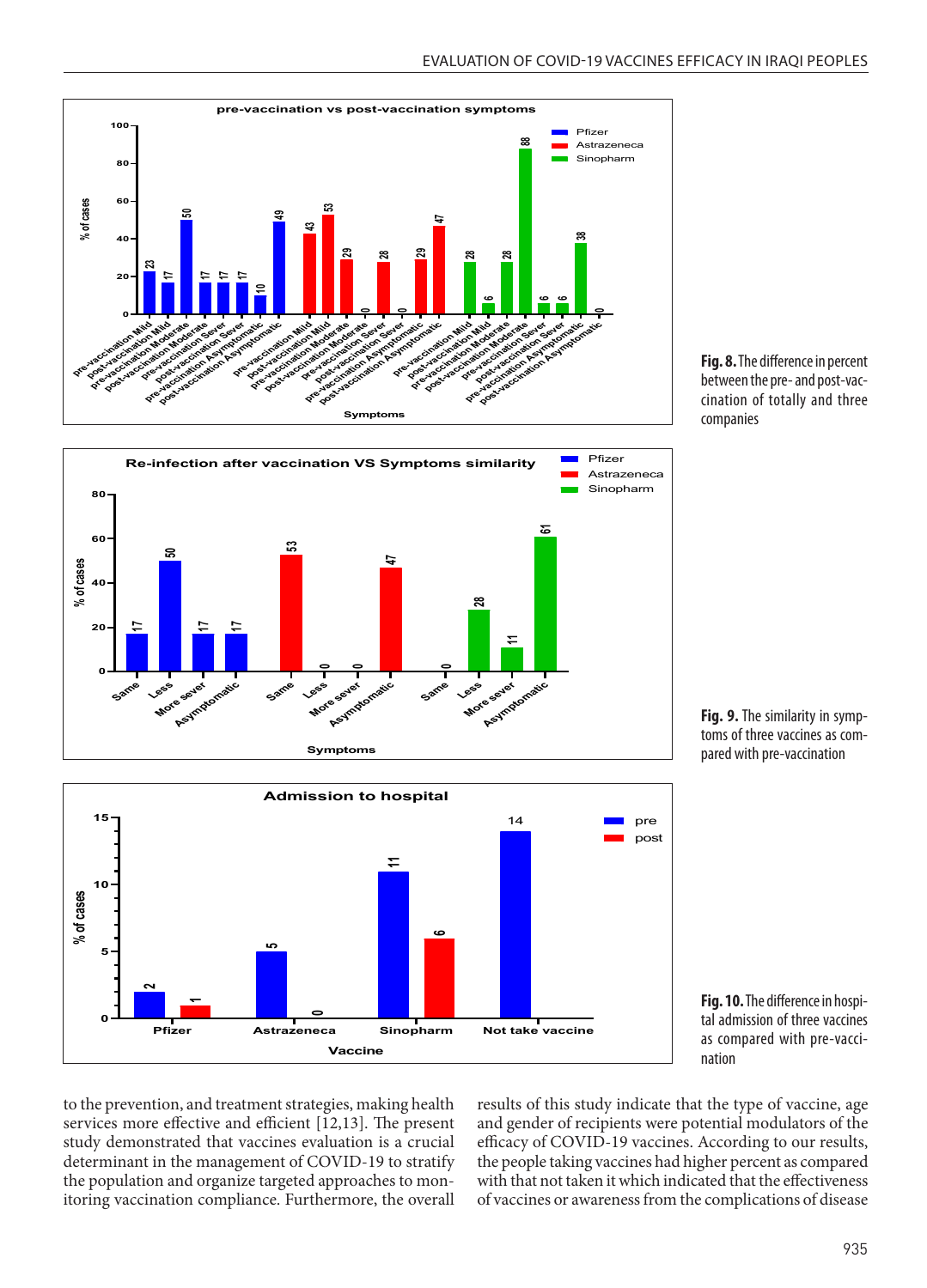itself. However, the Pfizer vaccine has more acceptance rates in Iraqi people followed by Sinopharm and the AstraZeneca vaccine. Also, as we note that the male gender had more acceptance than female one which may be due to the fear behaviors of the female. In addition to that the 20-30 years old has highest percent than other age groups and lower one was ages less than 60 years old, which may be due to Know agent of these groups than others groups. *N. Dagan* et al. were found that vaccine is effective for a wide range of Covid-19–related outcomes [14]. Shyh Poh Teo was observed that Pfizer-BioNTech and AstraZeneca demonstrated high efficacy and immunogenicity [15]. The percentage of patients that participates in our study and previously infected with COVID-19 was 54% that's indicated about half of participates suffer from the disease with different symptoms, however, about 60 % of them were asymptomatic, 24% mild, 15% moderate, and 1% sever symptoms while those who not need hospital admission and  $O_2$  about 95%. We found that the percentage of patients infected after vaccination was less than that not vaccinated. However, the highest percentage of re-infected patients was notified in Sinopharm followed by AstraZeneca and lastly the Pfizer vaccine. We noticed that most of patients were re-infected after two doses after different duration; however, most re-infected time was after 14 days. The efficacy of vaccines was differed; the highest effectiveness was shown by Pfizer vaccine followed by AstraZeneca and the lowest one was Sinopharm vaccine (94%, 89%, and 74% respectively). Moreover, the percentage of patients who were vaccinated with Sinopharm vaccine and used mask higher than the patients vaccinated with other vaccines. We found that the symptoms after vaccination were low as compared with pre-vaccination in all vaccines. However, the Pfizer vaccine showed the mild and moderate symptoms, which were reduced after vaccination and also most patients become asymptomatic, moreover, 50% of cases showed less symptoms. Also, when we look to AstraZeneca vaccine data, it reduced moderate and sever symptoms and increased asymptomatic cases as compared with pre-vaccinated. Also about 50% of cases had either same symptoms or were asymptomatic that indicated the effectiveness of the vaccine.

### **CONCLUSIONS**

The efficacy of different vaccines differed significantly; the highest effectiveness was observed with Pfizer vaccine followed by AstraZeneca and Sinopharm with effectiveness ranging from 94%, 89%, and 74%, respectively. Further, the highest percentage of re-infected patients was observed with Sinopharm vaccine followed by Astra Zeneca and Pfizer vaccine, respectively. Also, the highest percent of re-infection with masking used was seen in the case of Sinopharm vaccine followed by AstraZeneca and Pfizer vaccine. Although, we observed that post-vaccination symptoms were lowest than pre-vaccination symptoms, the percent of asymptomatic cases post-vaccination was highest than pre-vaccination cases for all vaccines.

### **REFERENCES**

- 1. Zimmer C., Corum J., Wee S-L. Coronavirus Vaccine Tracker. The New York Times. 2020, 5p.
- 2. Sharma O., Sultan A.A., Ding H., Triggle C.R. A Review of the Progress and Challenges of Developing a Vaccine for COVID-19. Front Immunol. 2020; 11: 585354. doi: 10.3389/fimmu.2020.585354.
- 3. Yu F., Du L., Ojcius D.M. et al. Measures for diagnosing and treating infections by a novel coronavirus responsible for a pneumonia outbreak originating in Wuhan, China. Microbes Infect. 2020; 22(2): 74-79. doi: 10.1016/j.micinf.2020.01.003.
- 4. Talbot L.R., Romeiser J.L., Spitzer E.D. et al. Prevalence of IgM and IgG antibodies to SARS-CoV-2 in health care workers at a tertiary care New York hospital during the Spring COVID-19 surge. Perioper Med (Lond). 2021; 10(1): 7. doi:10.1186/s13741-021-00177-5.
- 5. Mulligan M.J., Lyke K.E., Kitchin N. et al. Phase I/II study of COVID-19 RNA vaccine BNT162b1 in adults. Nature. 2020; 586(7830): 589-593. doi:10.1038/s41586-020-2639-4.
- 6. Arashkia A., Jalilvand S., Mohajel N. et al. Severe acute respiratory syndrome-coronavirus-2 spike (S) protein based vaccine candidates: State of the art and future prospects. Rev Med Virol. 2021; 31(3): e2183. doi: 10.1002/rmv.2183.
- 7. Folegatti P.M., Ewer K.J., Aley P.K. et al. Safety and immunogenicity of the ChAdOx1 nCoV-19 vaccine against SARS-CoV-2: a preliminary report of a phase 1/2, single-blind, randomised controlled trial. Lancet. 2020; 396(10249): 467-78.
- 8. Gao Q., Bao L., Mao H. et al. Development of an inactivated vaccine candidate for SARS-CoV-2. Science. 2020; 369(6499): 77-81.
- 9. Palacios R., Patiño E.G., de Oliveira Piorelli R. et al. Double-Blind, Randomized, Placebo-Controlled Phase III Clinical Trial to Evaluate the Efficacy and Safety of treating Healthcare Professionals with the Adsorbed COVID-19 (Inactivated) Vaccine Manufactured by Sinovac-PROFISCOV: A structured summary of a study protocol for a randomised controlled trial. Trials. 2020; 21(1): 853.
- 10. Chan J.F., Choi G.K., Tsang A.K. et al. Development and Evaluation of Novel Real-Time Reverse Transcription-PCR Assays with Locked Nucleic Acid Probes Targeting Leader Sequences of Human-Pathogenic Coronaviruses. J Clin Microbiol. 2015; 53(8): 2722-6.
- 11. Organization W.H. Summary of WHO position papers-immunization of health care workers. World Health Organization: Geneva, Switzerland. 2017.
- 12. Day S., Mason R., Lagosky S., Rochon P.A. Integrating and evaluating sex and gender in health research. Health research policy and systems. 2016; 14(1):1-5.
- 13. Calzetta L., Ritondo B.L., Coppola A. et al. Factors Influencing the Efficacy of COVID-19 Vaccines: A Quantitative Synthesis of Phase III Trials. Vaccines (Basel). 2021; 9(4): 341.
- 14. Dagan N., Barda N., Kepten E. et al. BNT162b2 mRNA Covid-19 Vaccine in a Nationwide Mass Vaccination Setting. New England Journal of Medicine. 2021; 384(15): 1412-23.
- 15. Teo S.P. Review of COVID-19 Vaccines and Their Evidence in Older Adults. Ann Geriatr Med Res. 2021; 25(1): 4-9.

### **ORCID and contributionship:**

*Mahmood J. Jawad: 0000-0001-6542-7230 A-F Mohammed J. Jawad: 0000-0002-6096-945X A-F Iman Sabeeh Hasan: 0000-0002-9514-9101 A-F Saif M. Hassan: 0000-0003-4655-8045 A-F Ghizal Fatima: 0000-0001-7355-4854 A-F Najah R. Hadi: 0000-0001-9084-591X A-F*